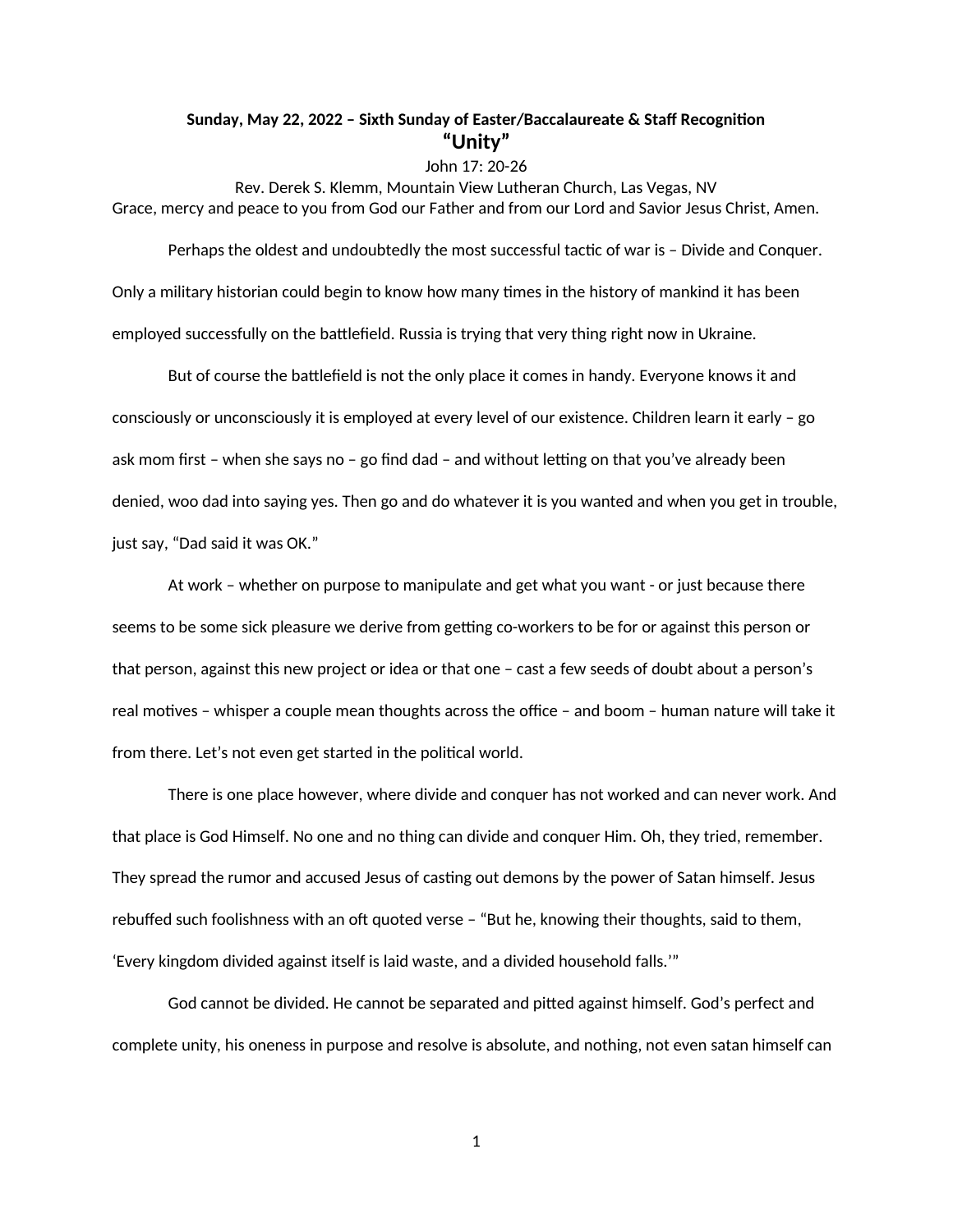change that. And that my dear friends is our only hope and it is that which Jesus prays for in our Gospel this morning and it is there that I want to take you for a time of refreshing and comfort and strength.

It is a remarkable thing if you allow yourself to consider it, if you would open your heart and your mind for a moment and ponder the possibility of it – that 2000 years ago, on the night He was betrayed, God in human flesh, Jesus of Nazareth, gazed longingly into the future and saw your face sitting in this pew on this morning to hear these words!

"I do not ask for these only, but also for those who will believe in me through their word, 21 that they may all be one, just as you, Father, are in me, and I in you, that they also may be in us, so that the world may believe that you have sent me."

There is nothing like this anywhere else is in the universe. This is the secret to life, real life, the fullest, most satisfying life possible, the life you were created to experience. See it? God created human beings out of the very essence of His identity and nature. In His own image He created them. Male and female He created them. The picture of the Garden of Eden is the picture of heaven. God walking hand in hand with the most precious and dearest part of His whole creation – YOU.

What satan could not accomplish with God – to divide and conquer His heavenly kingdom – He turned on us. He said to Eve – "Did God really say" - and with Adam standing right next to her Satan divided them from God and then from each other. So that when God came walking in the Garden that evening they were hiding in the bushes and when He said "what have you done?" they turned on each other and on Him. Adam said, this is all your fault God, "the woman you put here with me gave me the fruit and I ate it."

But God was ready even before He had created the world to restore it, to bring us through this mess, to the perfect and complete unity with Him that alone can satisfy the thirst we have for life. It's too big to even get your mind around – but this is what the Bible says – that from all eternity God longed to have you by His side and He is willing to do whatever it takes to get you there.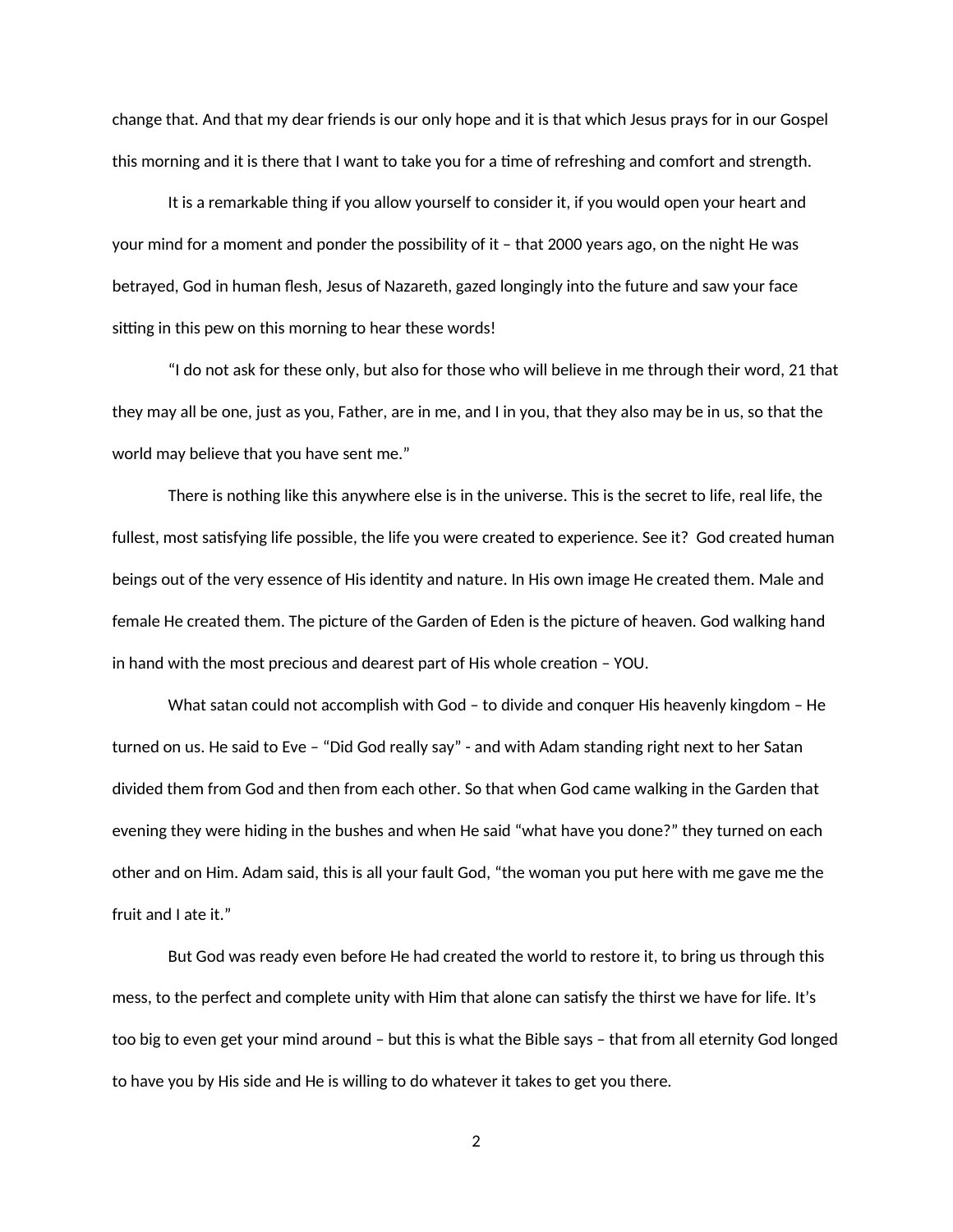His love for you is completed when again this day you hear and believe that Jesus is God, conceived by the Holy Spirit into a human body through the Virgin Mary; that He and He alone lived out His days undivided from the Father in complete and perfect unity. And then, and then, willingly allowed Himself to be severed from the Father at cross when He cried out the most painful words ever spoken by a human being, "Eloi, eloi, lama sabachtani?" My God, my God, why have you forsaken me?

Divided from the Father in death, people, but oh glorious Easter morning, not conquered. Divided, willingly, and purposefully from the source of all life He laid dead in the tomb, but not conquered. Christ is risen! He is risen indeed! Alleluia! Now by the power of that resurrection you are united with the omnipotent, omniscient, omnipresent one and only true God of the universe. He is in you and you are in Him and there is nothing in all creation that can separate you from the love of God which is in Christ Jesus our Lord.

Now, if only we would live that way! That's what Jesus is praying for and what Jesus prays for is happening in you: "I in them and you in me, that they may become perfectly one, so that the world may know that you sent me and loved them even as you loved me."

The oneness that we have with God in Christ is what brings us together in this place called the church. There is a bond between us, a connection so intense and powerful that we are called to look out for one another, to protect and defend and encourage and challenge and hold accountable. The world is going to get worse and worse – that's what the Bible says – and it is the people sitting in this room with you that will be there to support and strengthen and comfort. How much more awesome that we got to celebrate the inclusion of new members last week, if not into the one holy Christian church then certainly into this manifestation of the body of Christ that we call Mountain View Lutheran! Or to support and celebrate the staff members of our church and school, and the milestones of graduation leading to new modes of serving in God's kingdom for each of those individuals this morning.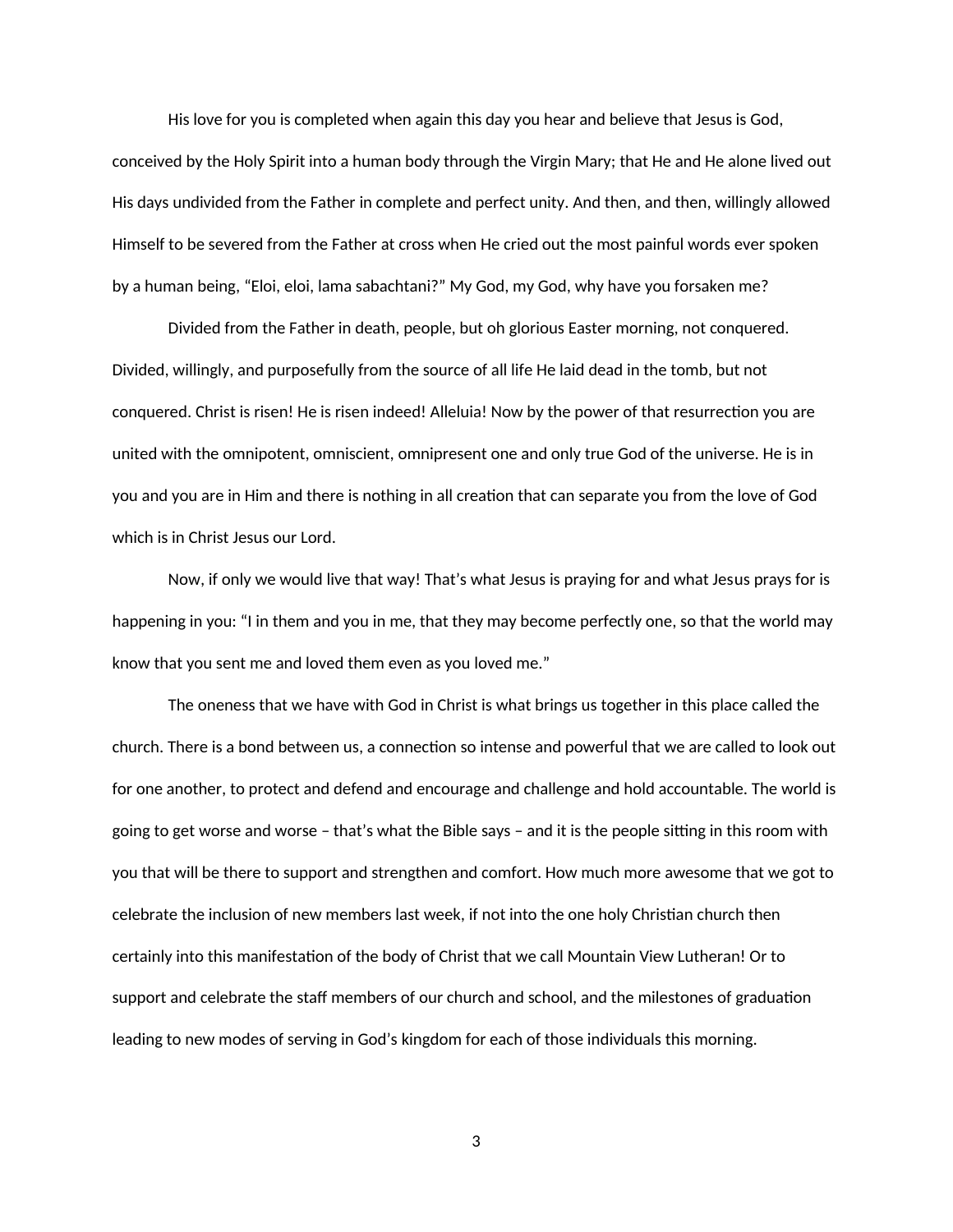It doesn't always seem like it though, does it? That's because we have this silly habit of letting go of our faith and going back to our old divide and conquer mentality. Growing in faith has some similarities to stages and changes children go through. I think God the Father must look at us some times and nudge Jesus sitting at his right hand say, "Look Son, they're in their terrible twos" – stomping their feet, throwing a fit, screaming, mine, mine, mine.

God lovingly seeks to help you grow up. Some of you have found the terrific threes stage of faith – trying to be sweet and cute and behaving in hopes God will like you better than the rest. I think a lot of us are stuck in spiritual puberty. Those wonderful adolescent years – uncertain about so many things, insecure about everything, we know what we should do – we even think about doing it – but it just doesn't seem to quite make it to the surface.

God lovingly seeks to help you grow up. He never stops loving you. His oneness remains perfect and unwavering. He smiles to see your faith taking hold of your heart and your mind as you start to think differently, more carefully, about your attitudes, about the way you treat others. And the smile breaks across His face each time He sees it happen – you put aside yourself for the sake of another person and the glory of Jesus Christ breaks forth for the world to see and believe there is no life better than this.

Jesus said, "Father, I desire that they also, whom you have given me, may be with me where I am, to see my glory that you have given me because you loved me before the foundation of the world." Folks, it does not mean we will get along perfectly. It does not mean that we will or that we should agree about everything – if all of you agreed with me 100% of time about everything then one of us is unnecessary.

Our unity is shaped and sustained by our constant return to the cross of Jesus Christ. "I made known to them your name, and I will continue to make it known, that the love with which you have loved me may be in them, and I in them."